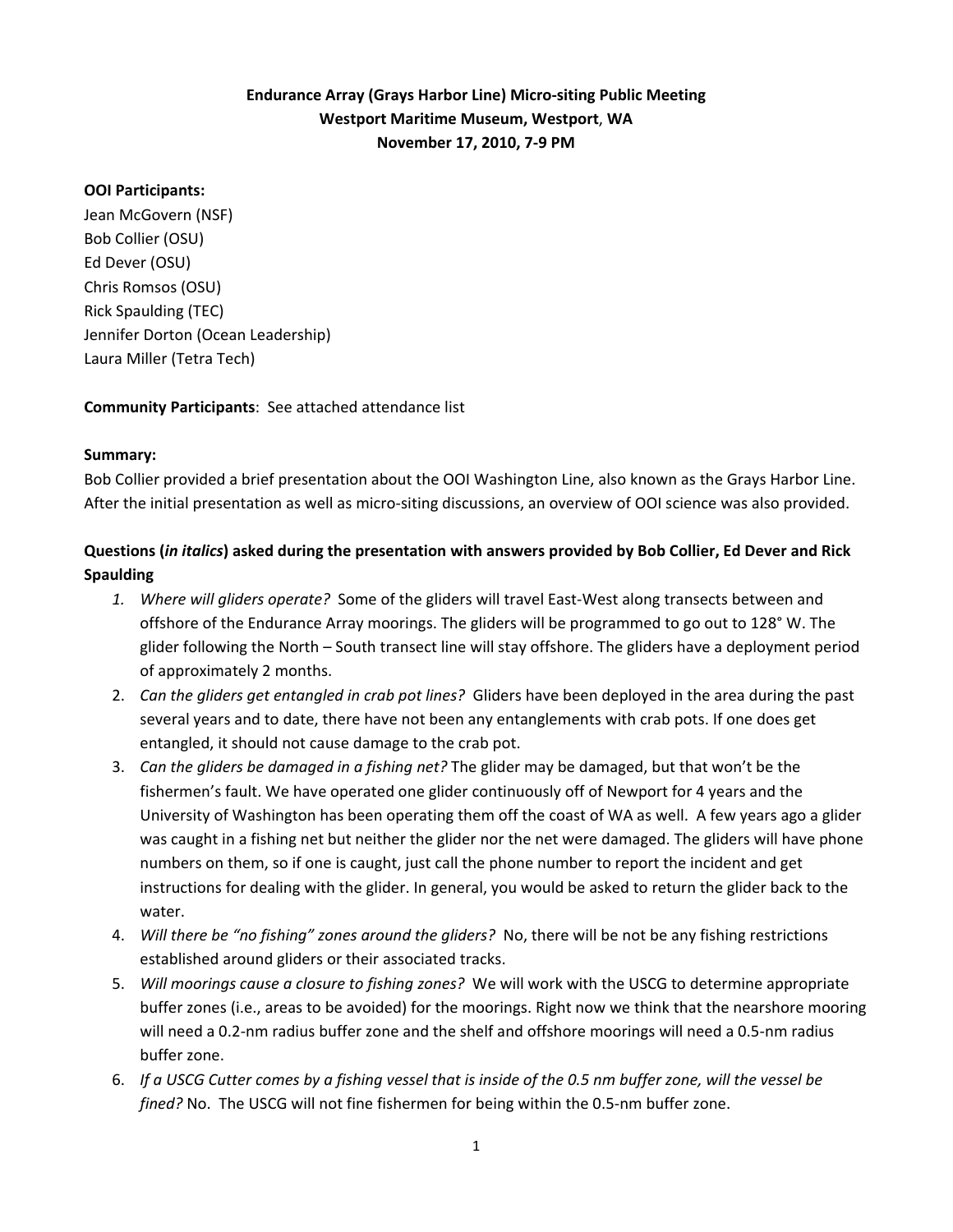- 7. *How did you come up with the buffer zone sizes?* The buffer zones (or watch circles) are voluntary and are meant to add a margin of safety to boaters and fishermen. We need to determine the sites for the moorings before we can accurately determine the buffer zones since buffer zones will be dependent on mooring depth.
- 8. *How strong are the mooring lines*? The mooring line itself is very strong and is basically a rubber‐stretch hose.

### **Micro‐siting Discussion**

The micro‐siting process was explained, noting that there are 3 proposed areas in which OOI would like to deploy the moorings. OOI requested that the fishermen and the public provide their input to help determine where, within the currently identified micro-siting areas, the moorings could be deployed to avoid or minimize potential impacts to fishermen and other marine users.

The biggest potential conflict may be with trawlers and longliners since they have more of a chance to get entangled whereas other types of fishing gear may have less potential for entanglement. Therefore, the proposed buffer zones may have different meanings based on gear type.

### **The Proposed Offshore Site (219‐339 fathoms [fm])**

- Bob Alverson, Fishing Vessel Owners' Association, discussed potential conflicts with the longline fishery and proposed a candidate site for the offshore mooring. Fishermen asked that the mooring be placed on the south side of Grays Canyon. The site is approximately 320 fm (approximately 580 m). Ed Dever noted that going deeper than 500 m might not be a problem. There is no closure in the area for this fishery's gear.
- OOI representatives should contact the Pacific Fishery Management Council (PFMC) to determine if there are other active fisheries that operate south of the Grays Canyon Essential Fish Habitat (EFH) Bottom Trawl Closure Area that might be in conflict with an OOI site selected south of the canyon.
- Mr. Alverson requested a copy of the chart with the boundaries and depth overlays that were presented at the meeting so that he could take the charts back to the fishermen he works with.

#### **ACTIONS:**

- 1. Determine if the potential mooring location provided by Mr. Alverson impacts any spot prawn fisheries in the area.
- 2. Provide Mr. Alverson the GIS nautical charts presented at meeting. Add any EFH, including habitat areas of particular concern (HAPCs), and Bottom Trawl Closure Area layers to the chart as well (under Amendment 19 of the Groundfish Fishery Management Plan).
- 3. Contact PFMC to identify fisheries that might operate south of the canyon in the proposed area.

#### **The Proposed Shelf Site (38‐49 fm**)

- Shrimpers trawl 48 fm line and offshore. Salmon trawls operate along the 45 fm line and inshore of 45 fm. Moving the station to an area between 45 – 47 fm would reduce potential impacts with the shrimp and salmon trawlers.
- The original candidate location (green dot) was near a highly valued rocky area. An alternative option was identified before the micro‐siting meeting. During the micro‐siting meeting, it was proposed that the site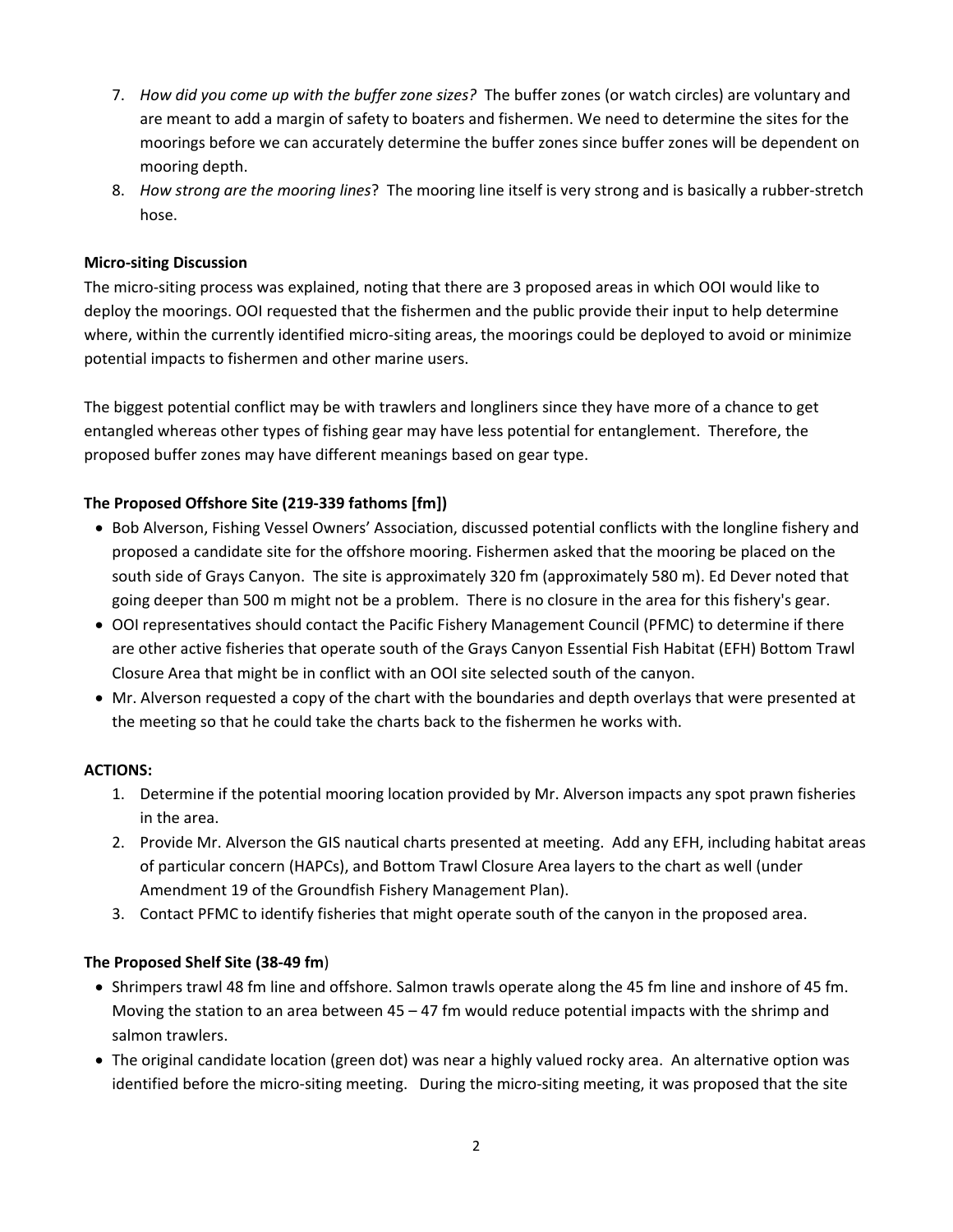could be moved slightly west and between 45 – 47 fm. Chris Romsos added a purple mark to the chart to note the new, potential mooring location.

## **ACTIONS:**

4. Provide new chart to the following industry representatives for discussions within those fishing communities: Doug Fricke – salmon trawl representative; Gary Vining – shrimp trawl representative; and, Mark Cedergreen – recreational fishing representative.

## **The Proposed Nearshore Site (14‐16 fm)**

- It was suggested that the mooring be placed in the red line (navigation line) for Grays Harbor since the line is protected on three sides by other moorings in the area. Bob Collier noted that the mooring needs to be a certain distance north of Grays Harbor in order for data collected to be representative of the coastal area and not representative of Grays Harbor waters. Also, operation and maintenance of the mooring site would conflict with traffic entering the harbor and maintenance of the navigation channel.
- Meeting attendees noted that the southern boundary of the Quinault Special Management Area\* (SMA) would be a good location. Bob Collier noted that any proposed location within the Quinault Usual and Accustomed (U&A) area will need to be approved by the Quinault. Bob also noted an additional bathymetric survey farther north would be required since our current survey data stops south of the SMA line.
	- \* The Quinault SMA boundary lies within the southern area of the Olympic Coast National Marine Sanctuary (OCNMS).
- It was mentioned that the 14 fm buoy is going to be in a bad location no matter where it is placed due to the limited fishing area available to non-tribal fishers along the WA coast. Concern was expressed that any negative impacts to the mooring from fishing activities would result in a larger than 0.2 nm closure.
- A suggestion was made to consider deploying the 14 fm slightly farther offshore, such as at 16‐ or 18‐ fm. Ed Dever noted that the wave action at the 14 fm location is very interesting due to weather and the wave climate. It was noted that the 14 fm location is a difficult location to deploy a buoy and the last OOI test mooring made it through the winter until the very last storm when it was washed up on the beach.
- It was noted that during storms, gear deployed between nearshore and 16 fm moves more than gear deployed in deeper waters.

## **ACTIONS:**

- 5. Present the option of moving the 14 fm mooring site to southern area of the OCNMS.
- 6. Schedule an additional public meeting if needed.